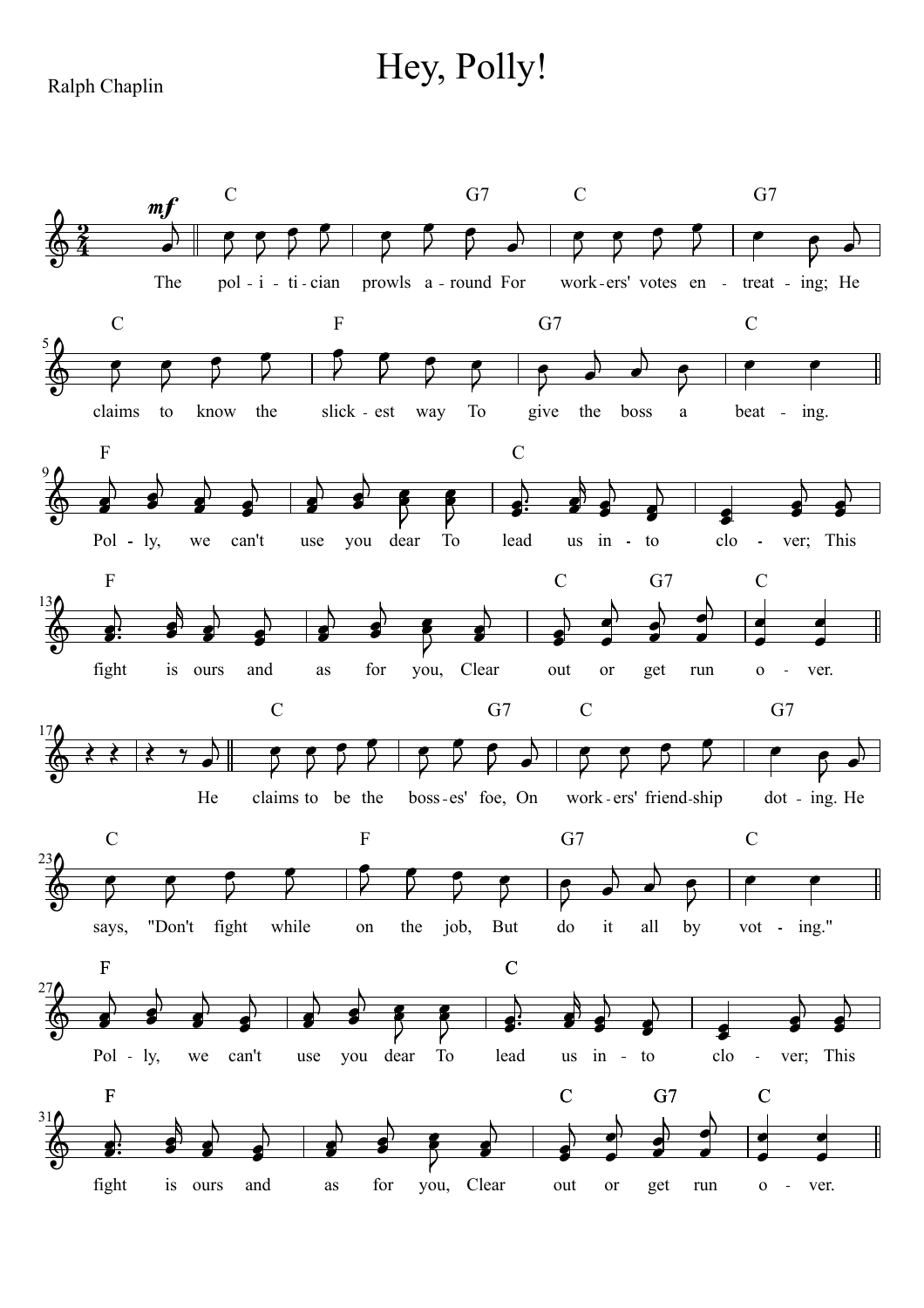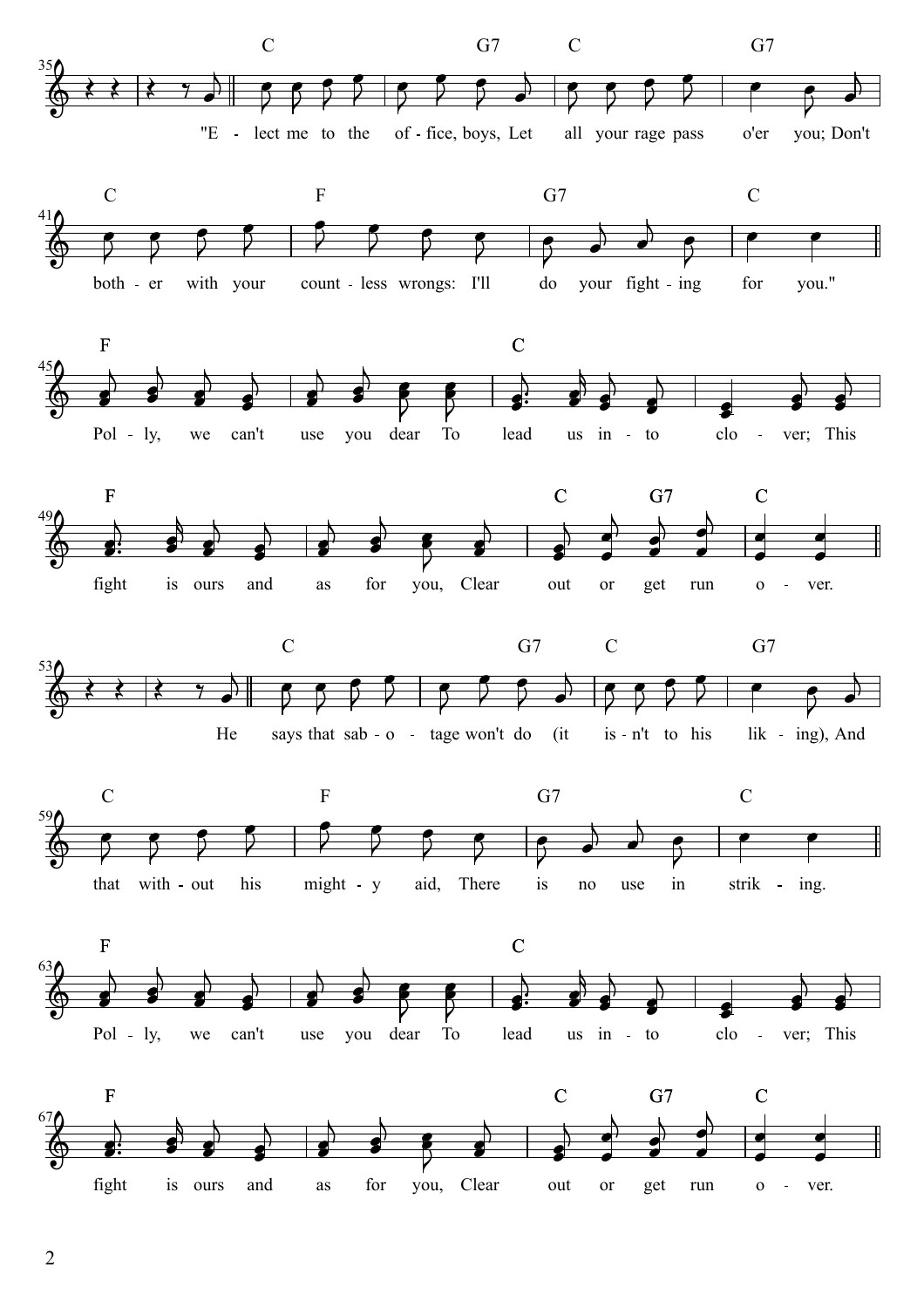

3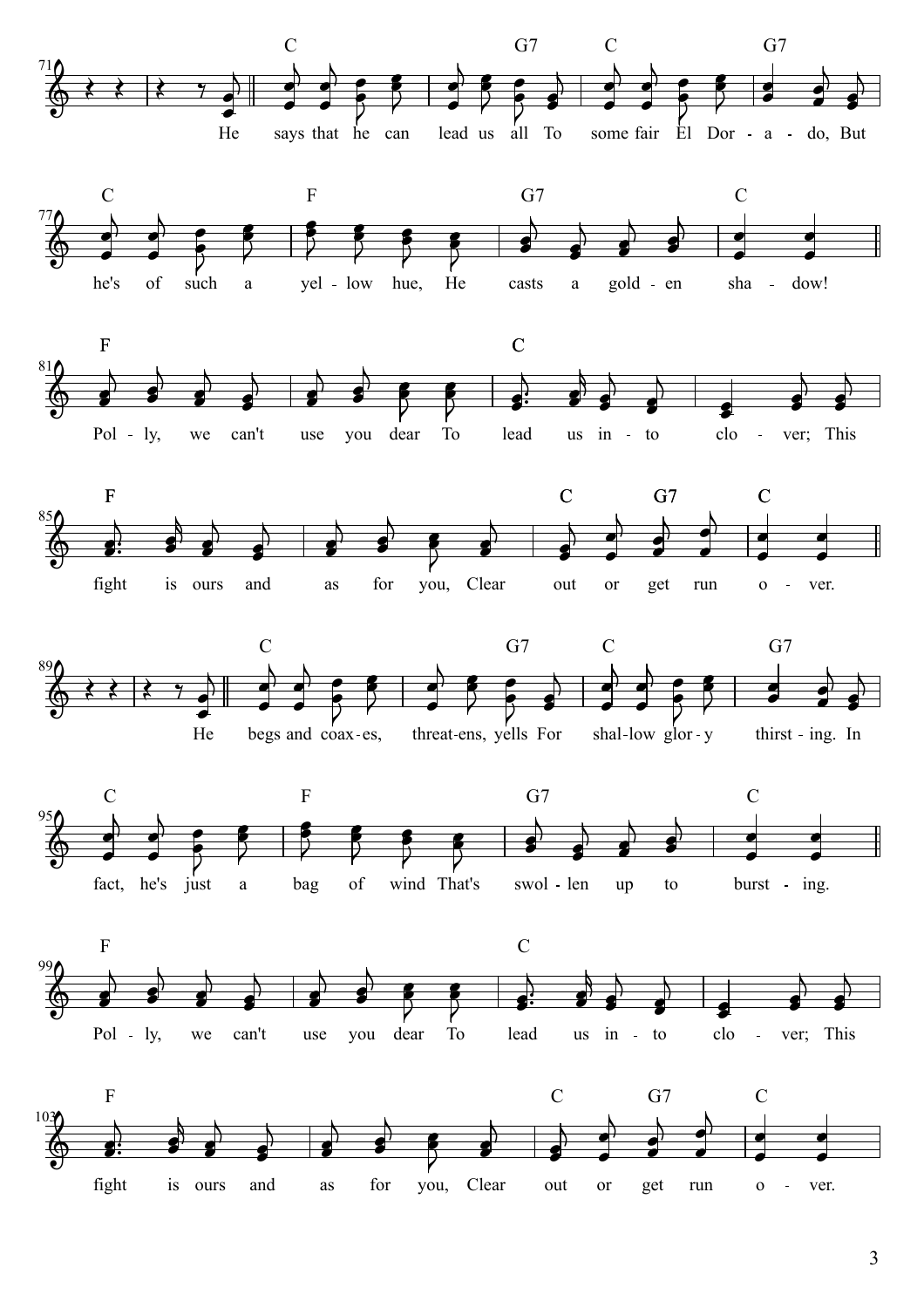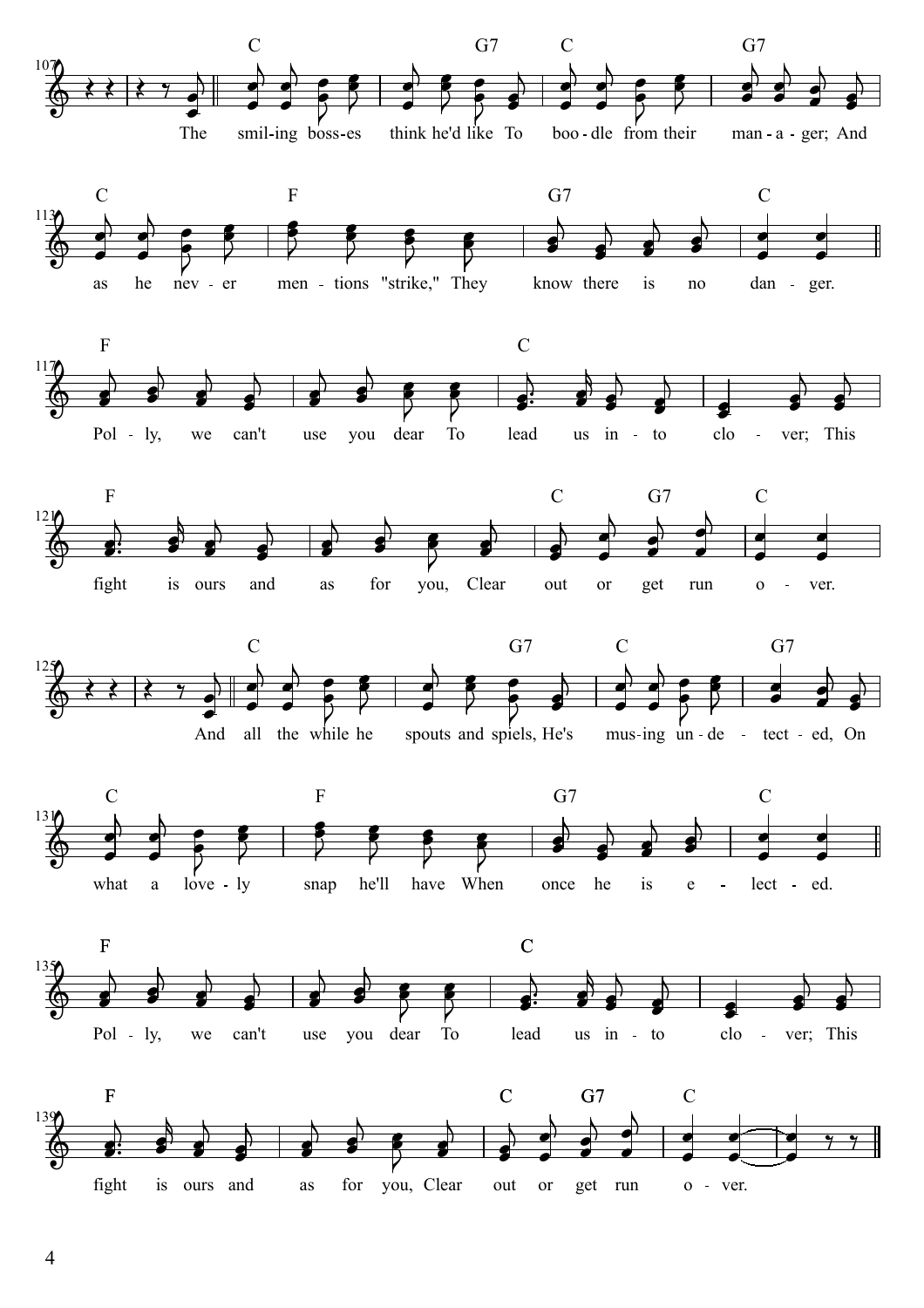#### Hey, Polly! - Vocals

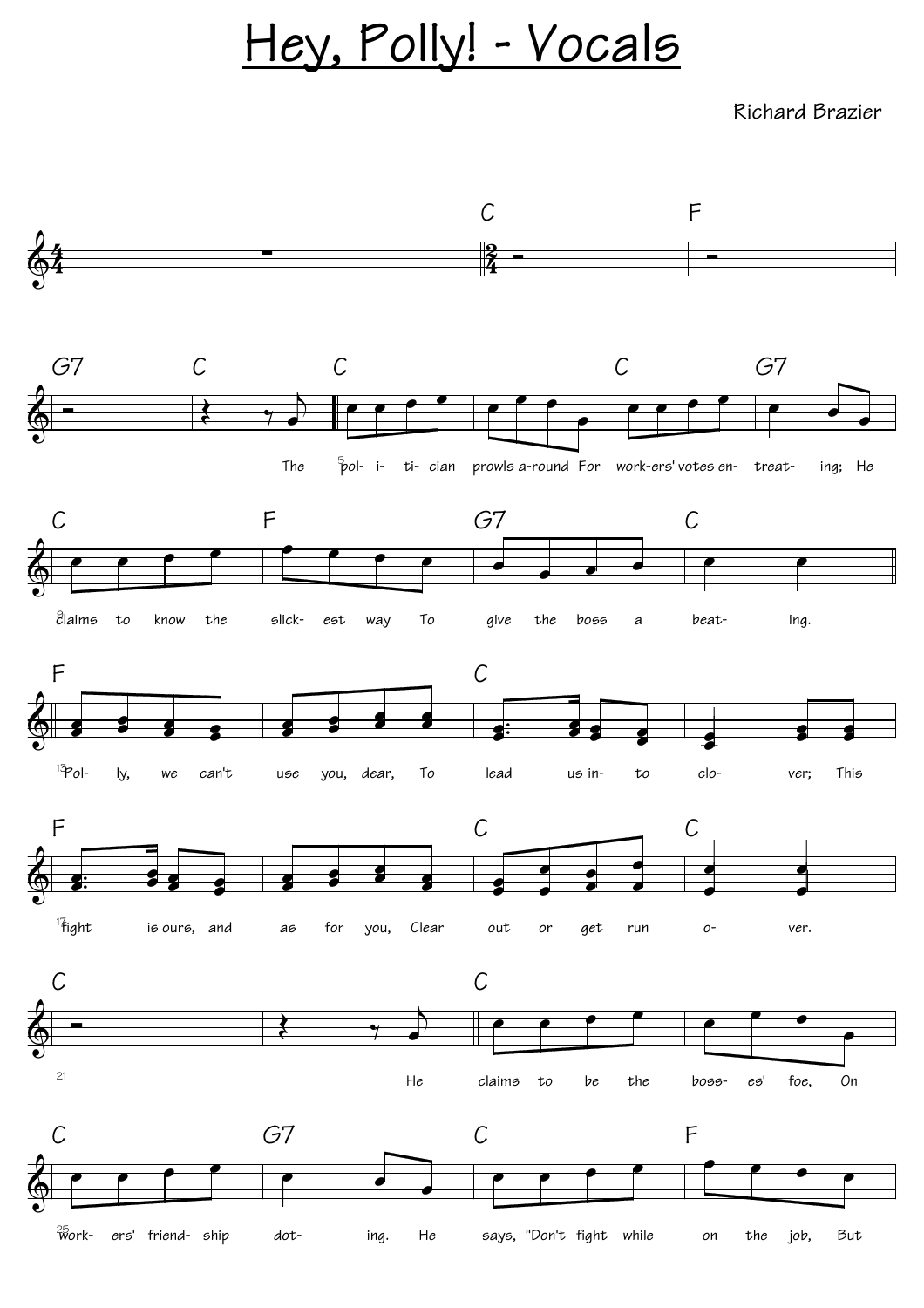

Hey, Polly! - Vocals - Page 2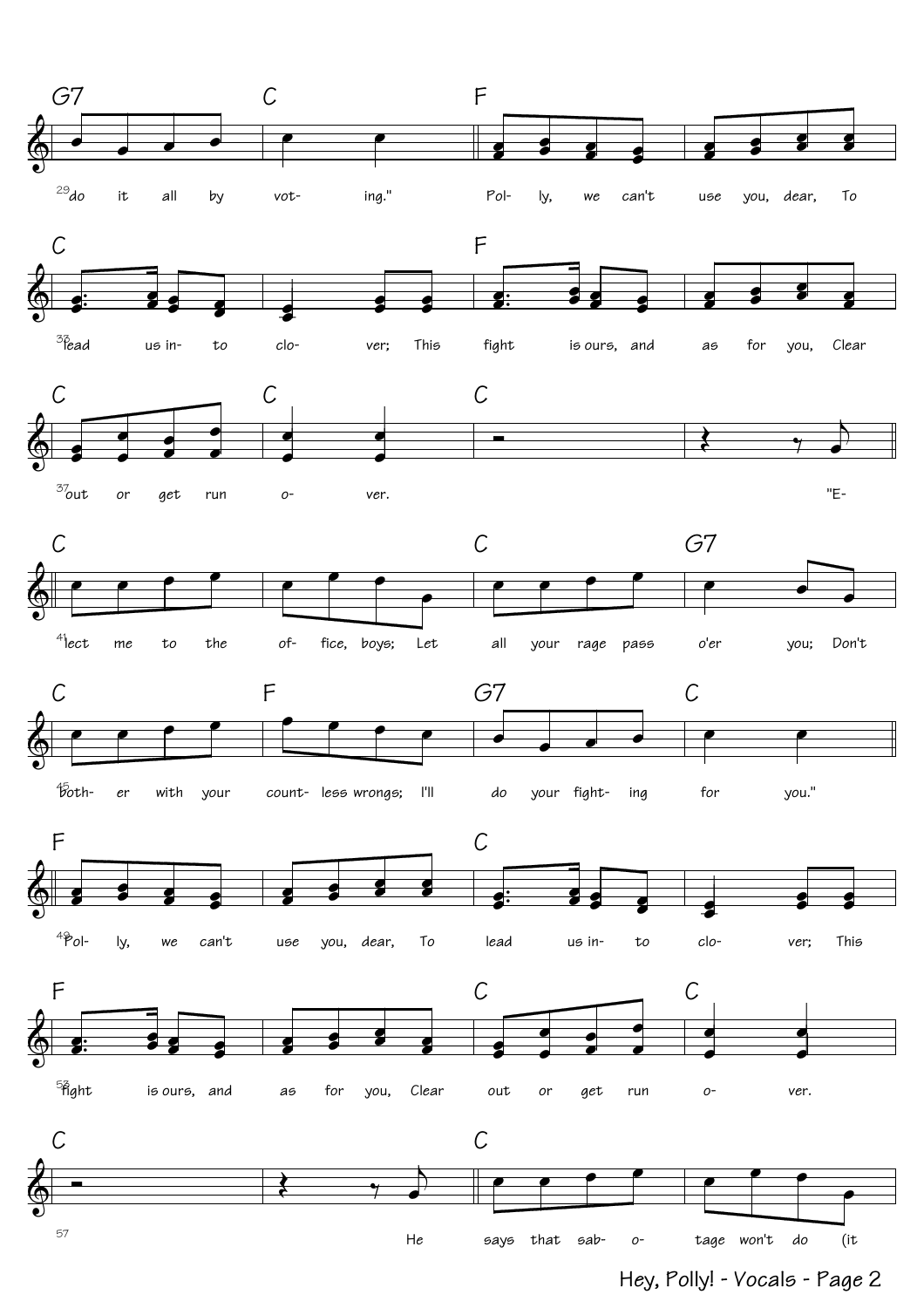

Hey, Polly! - Vocals - Page 3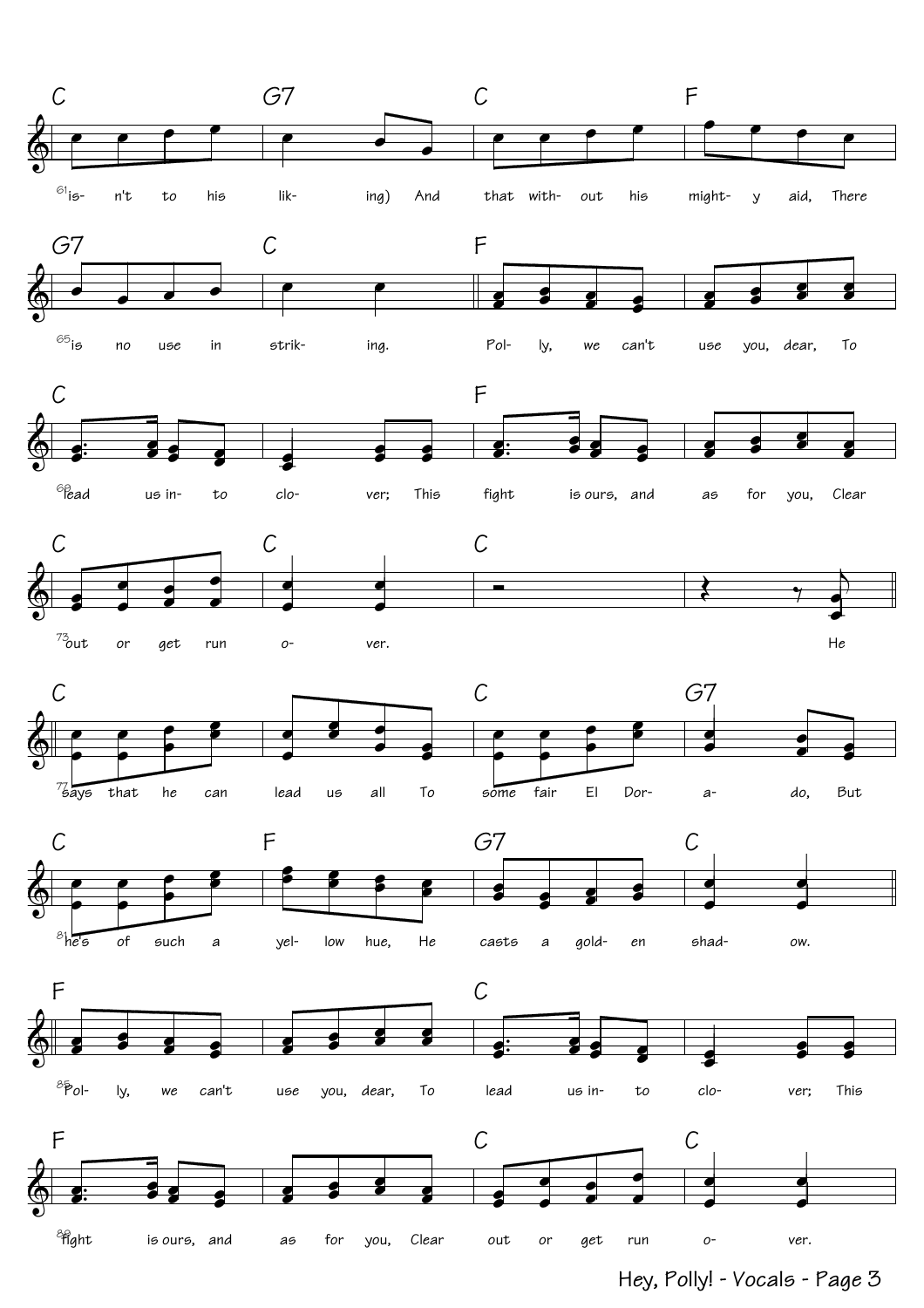

Hey, Polly! - Vocals - Page 4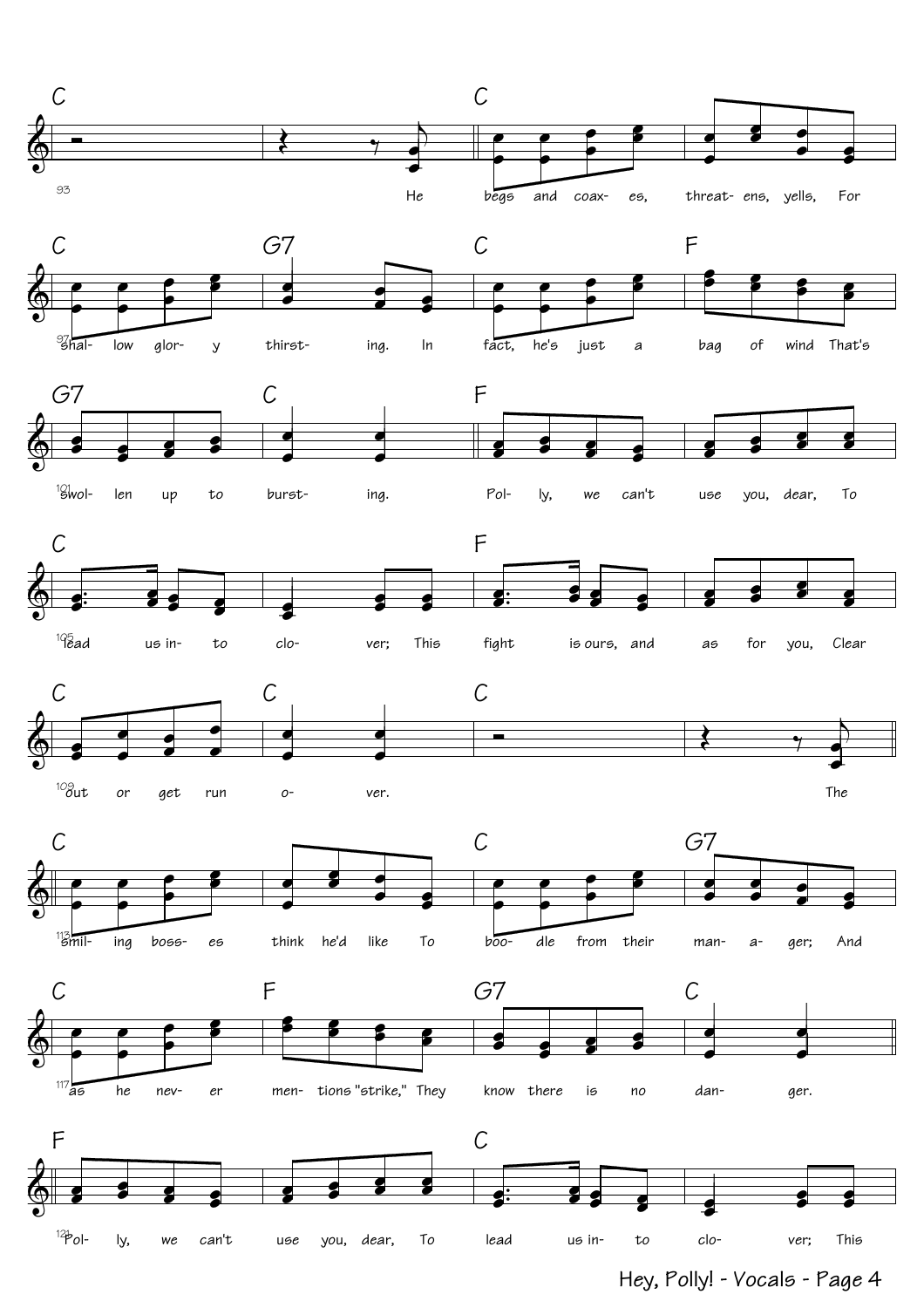

 $\frac{1}{100}$  or get run o-ver.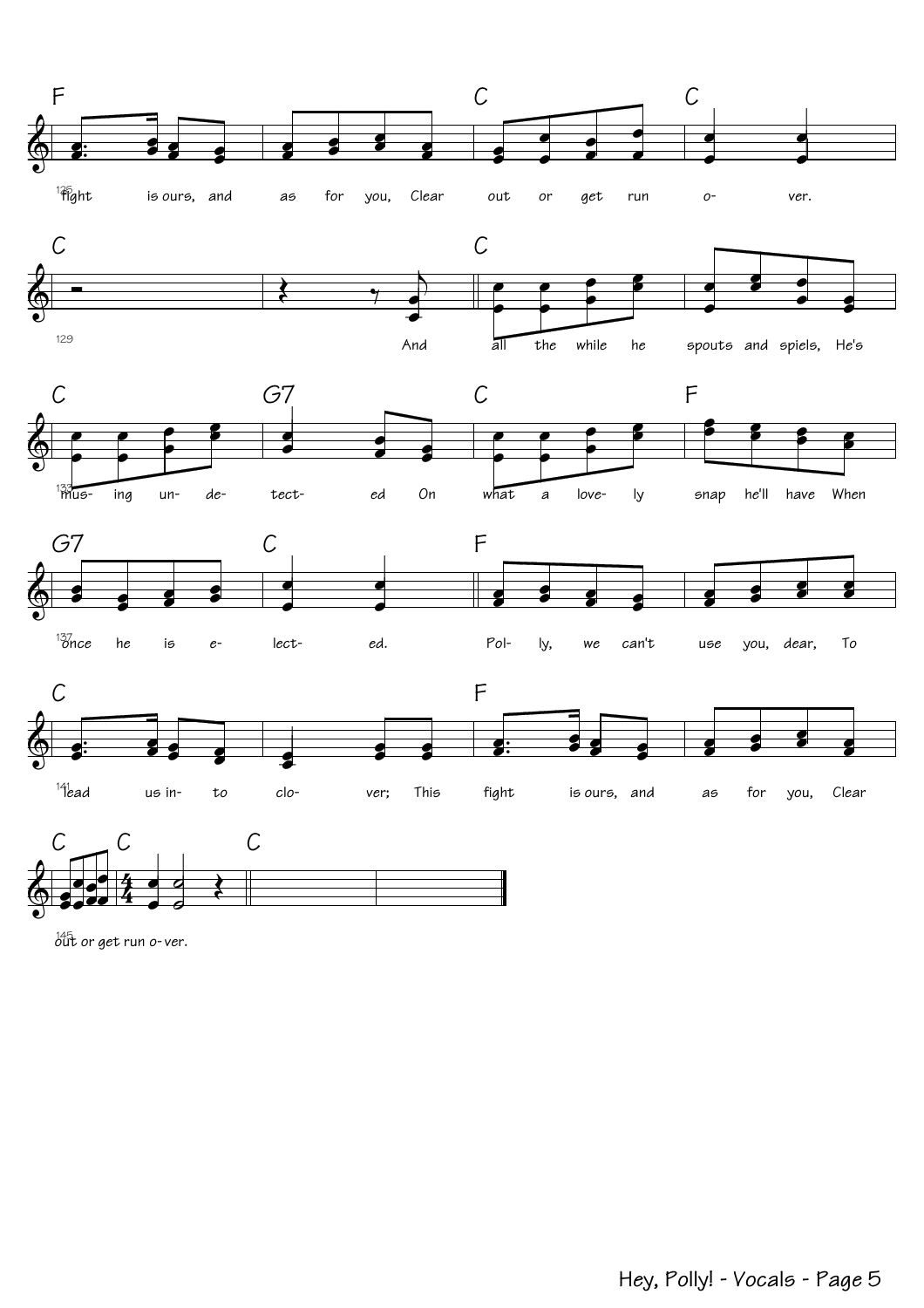# Hey, Polly! - Rhodes Electric Piano





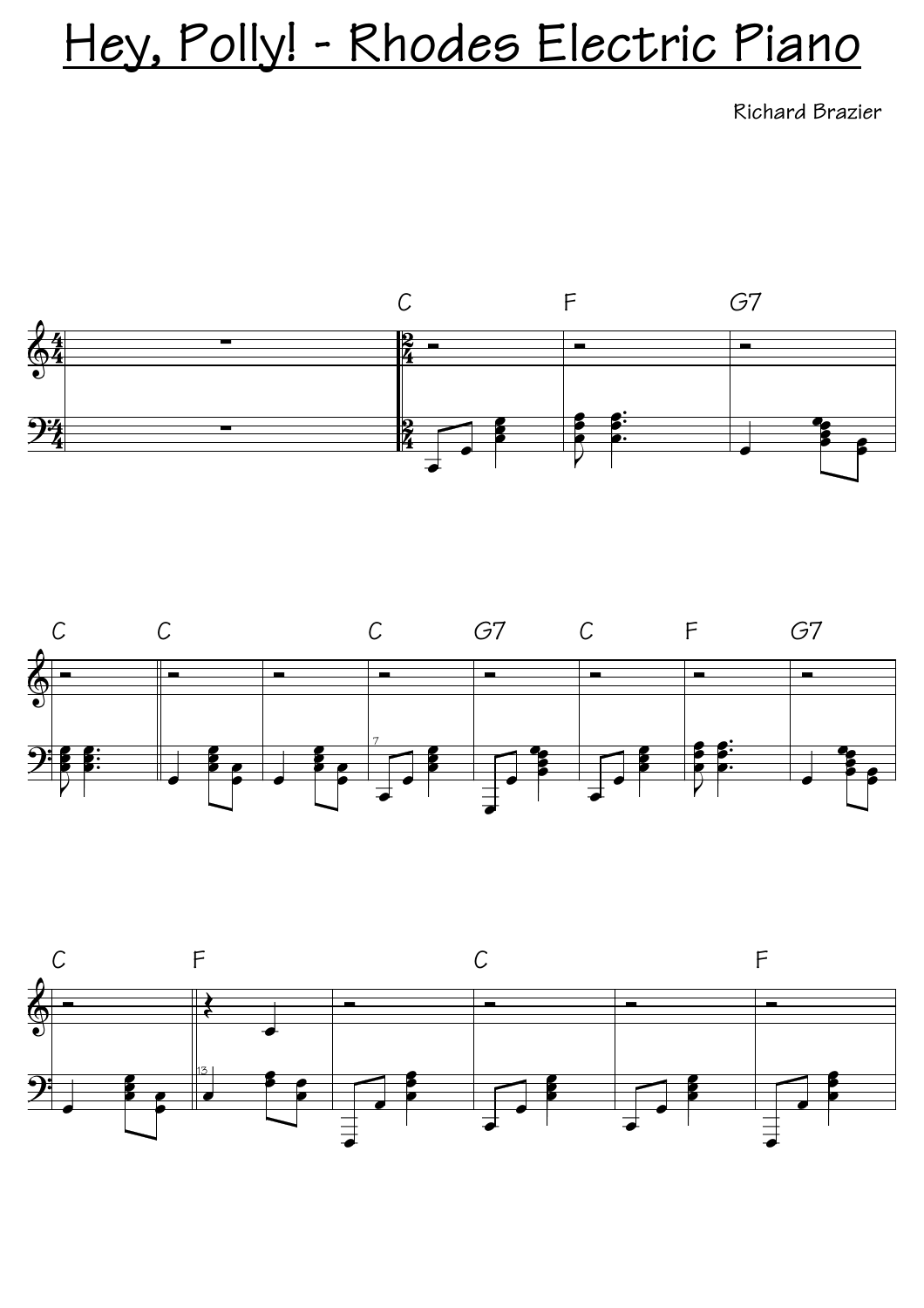







Hey, Polly! - Rhodes Electric Piano - Page 2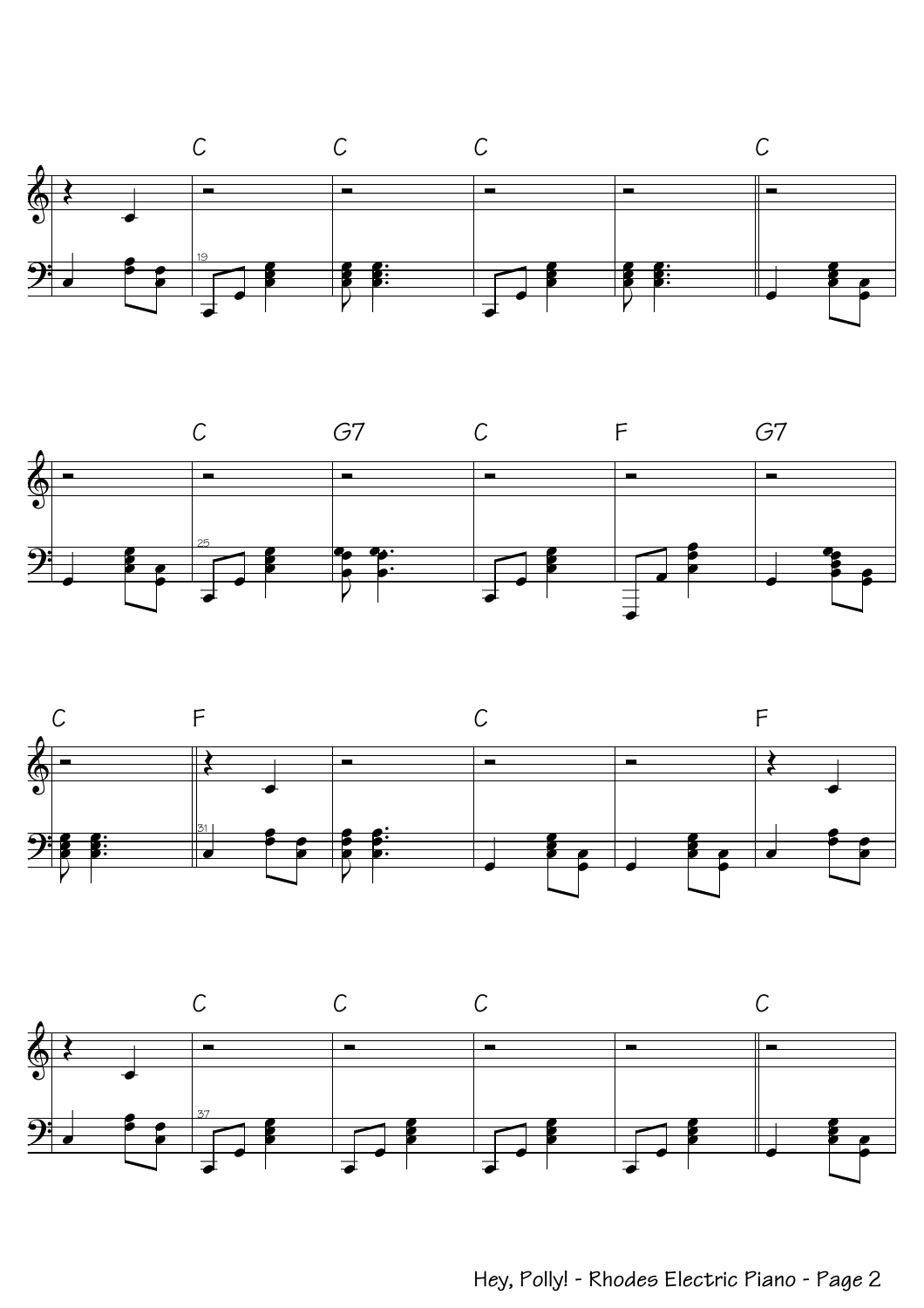







Hey, Polly! - Rhodes Electric Piano - Page 3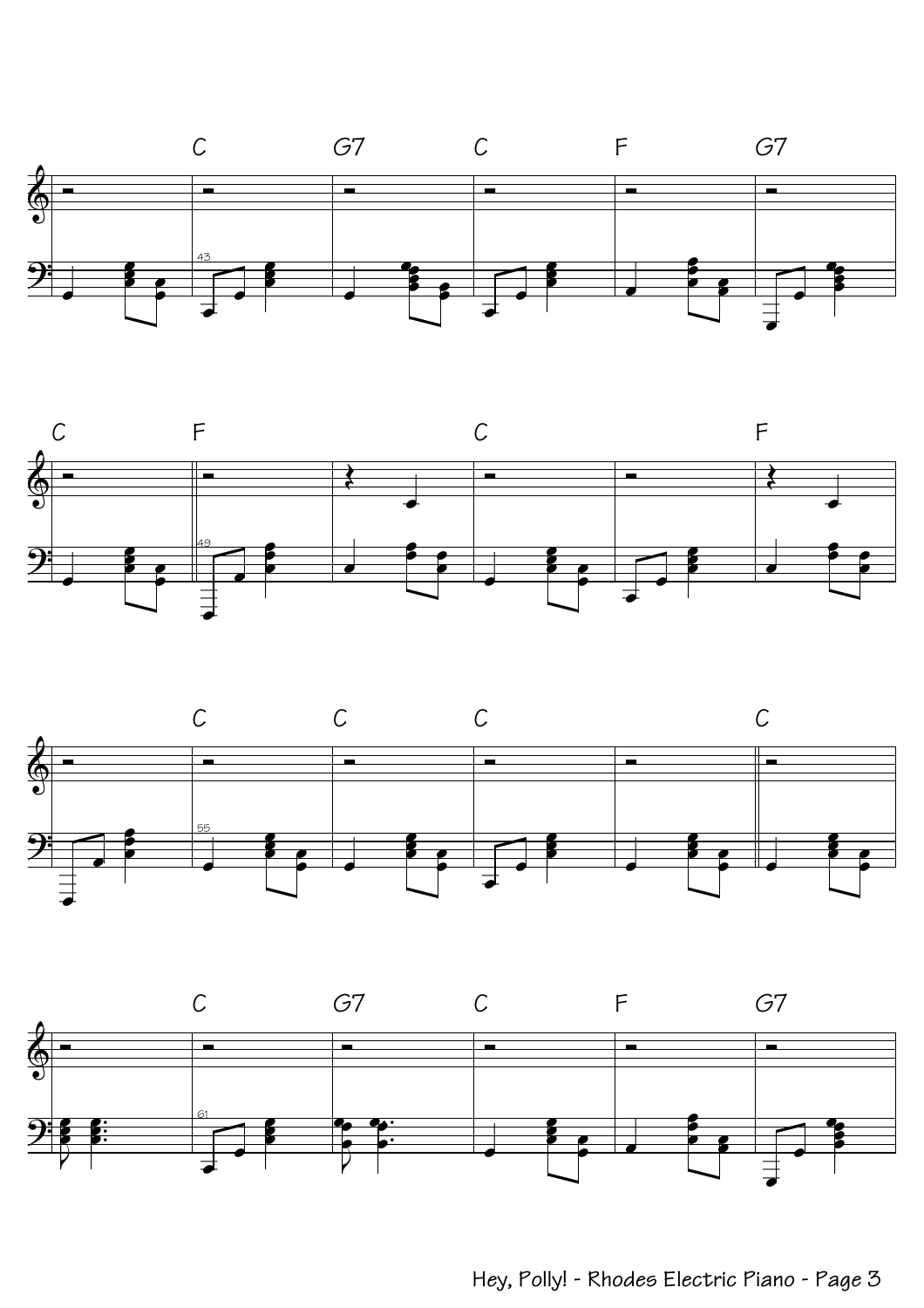







Hey, Polly! - Rhodes Electric Piano - Page 4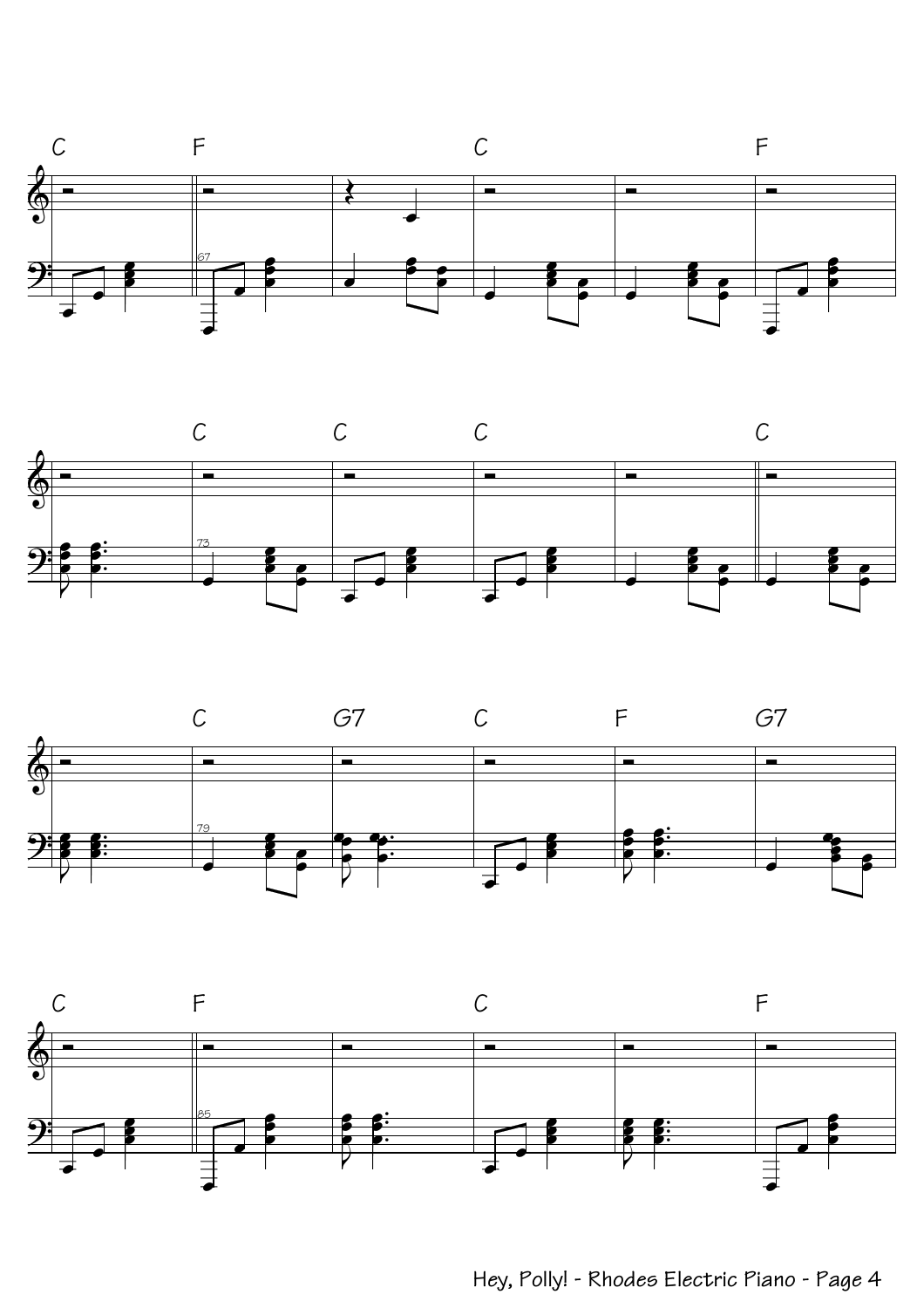







Hey, Polly! - Rhodes Electric Piano - Page 5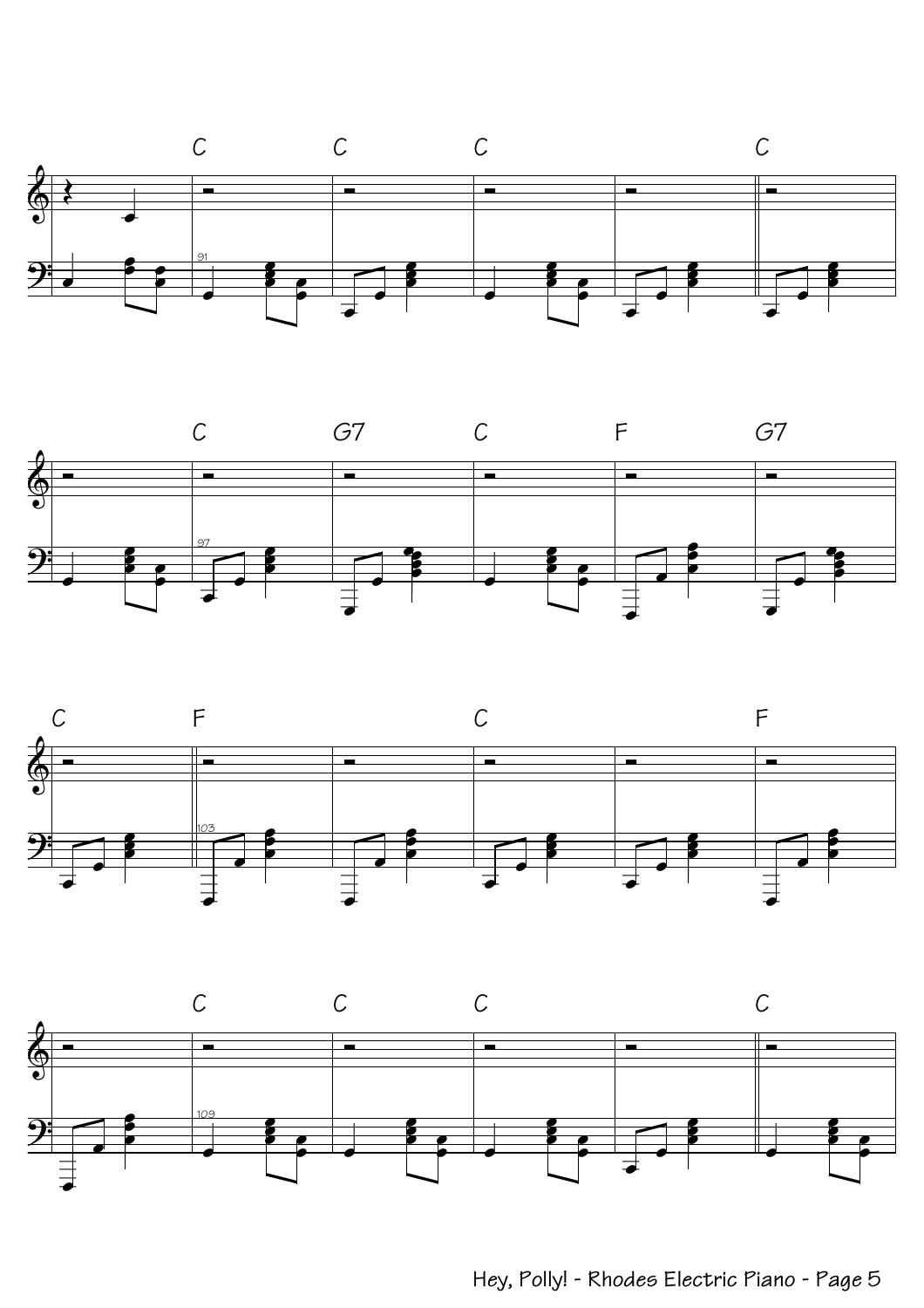







Hey, Polly! - Rhodes Electric Piano - Page 6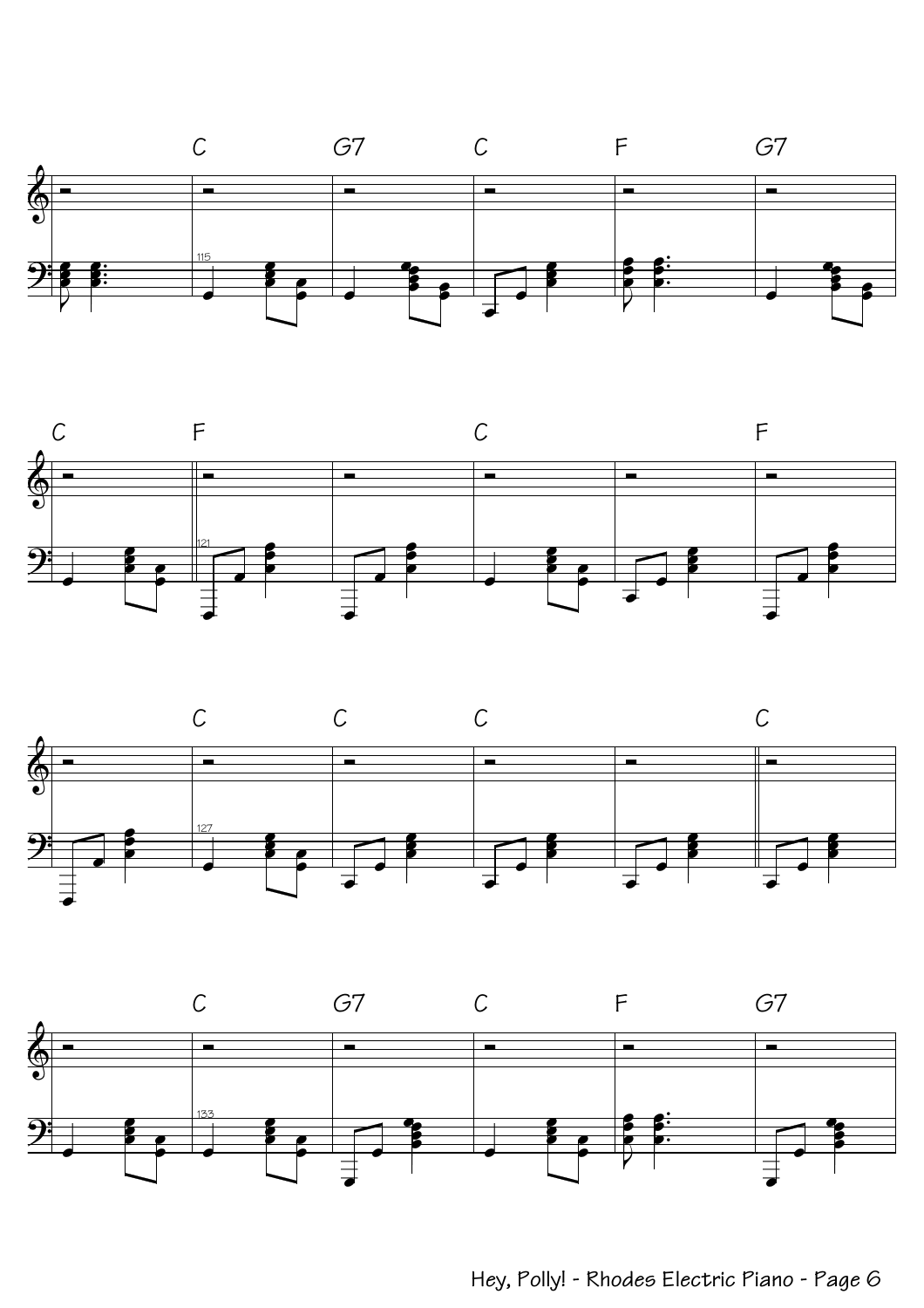

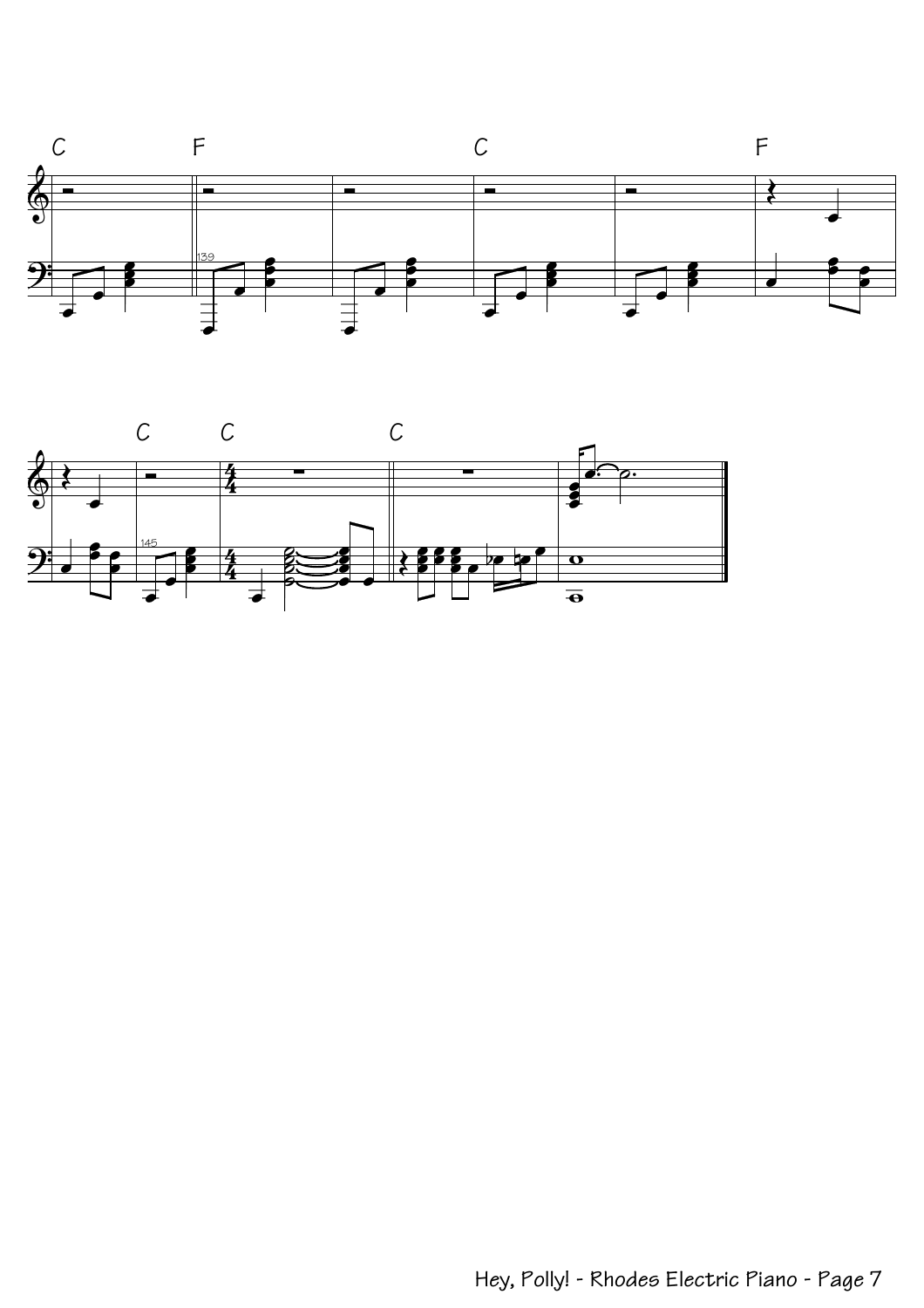# Hey, Polly! - Acoustic Guitar















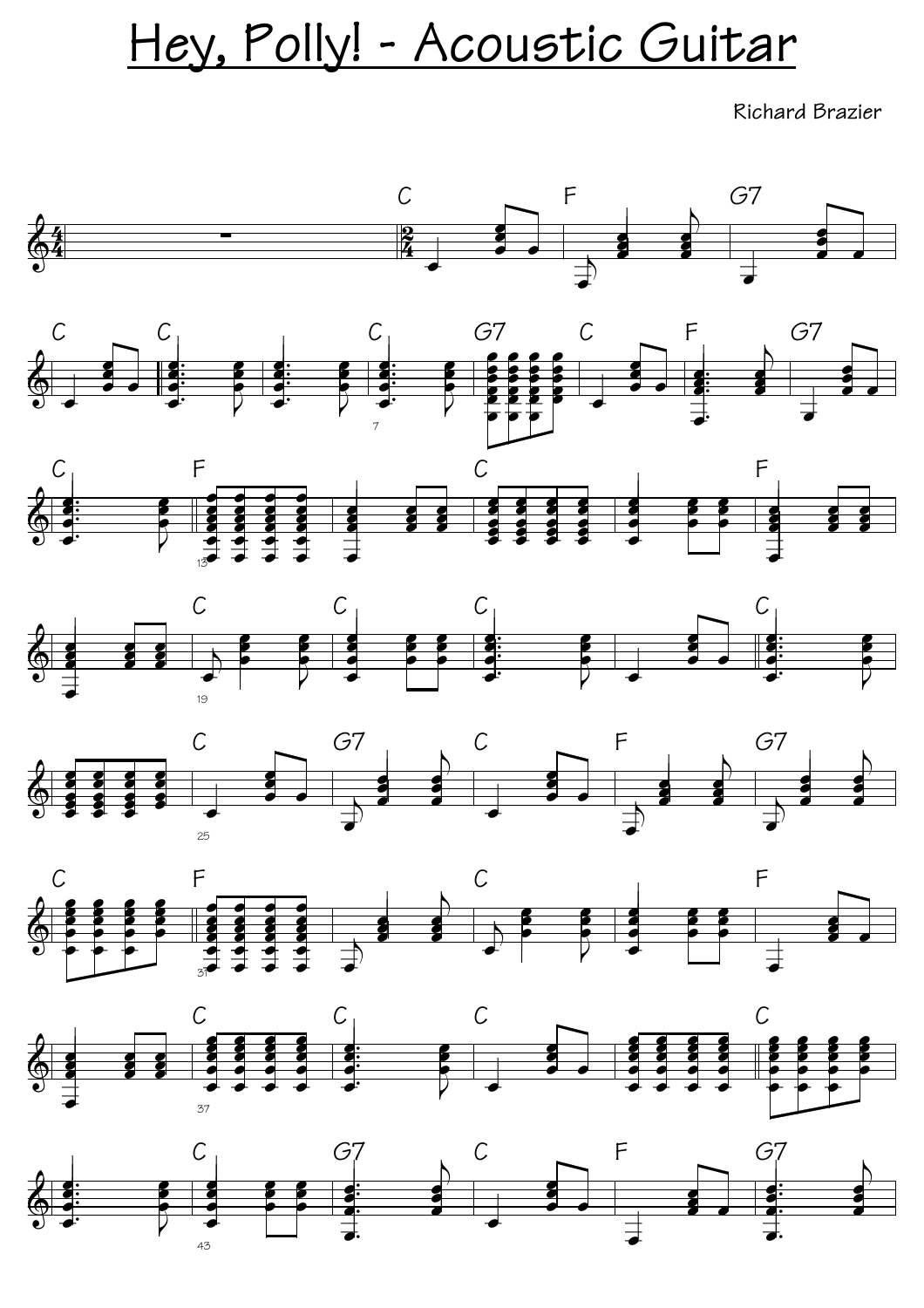

















Hey, Polly! - Acoustic Guitar - Page 2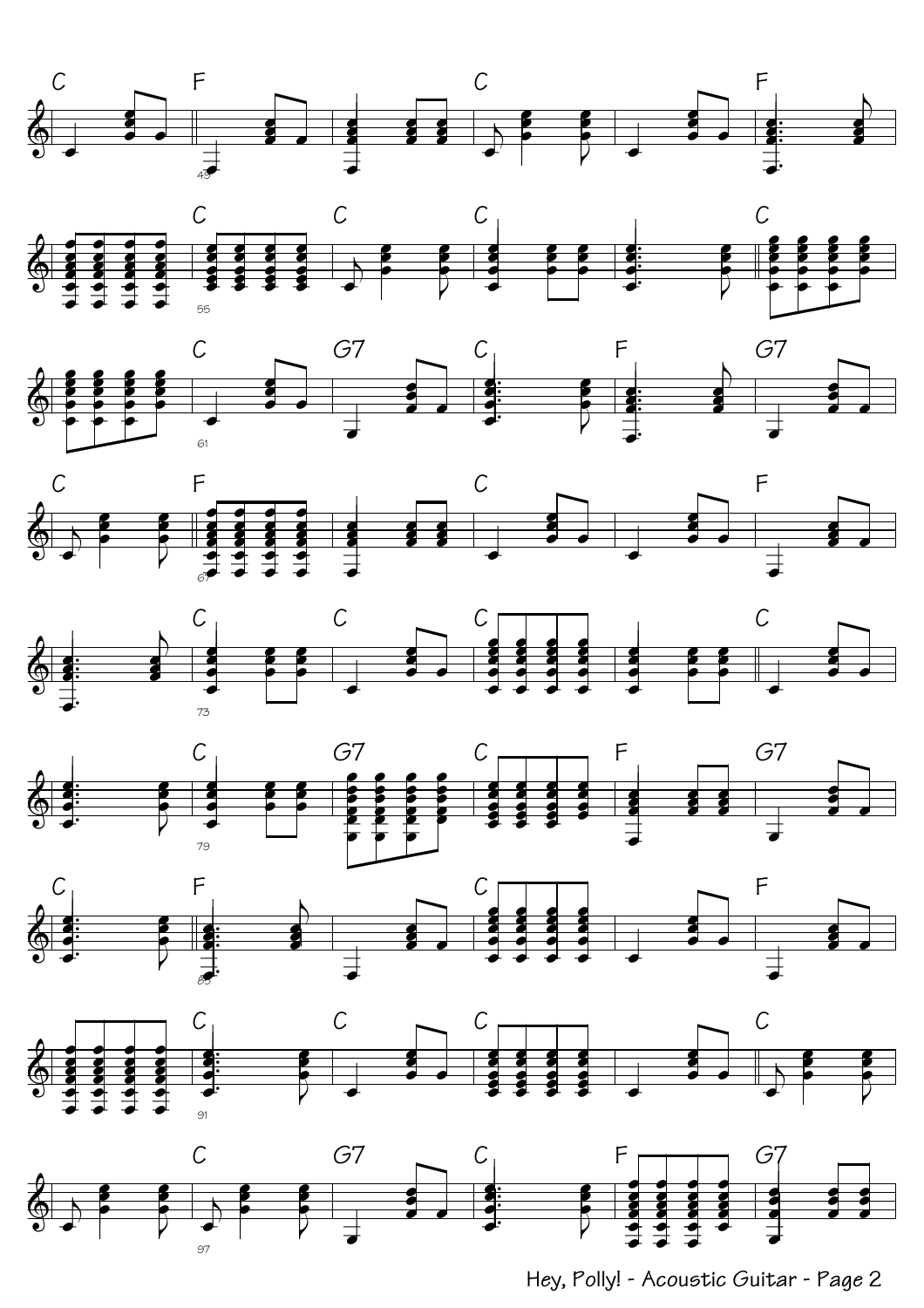













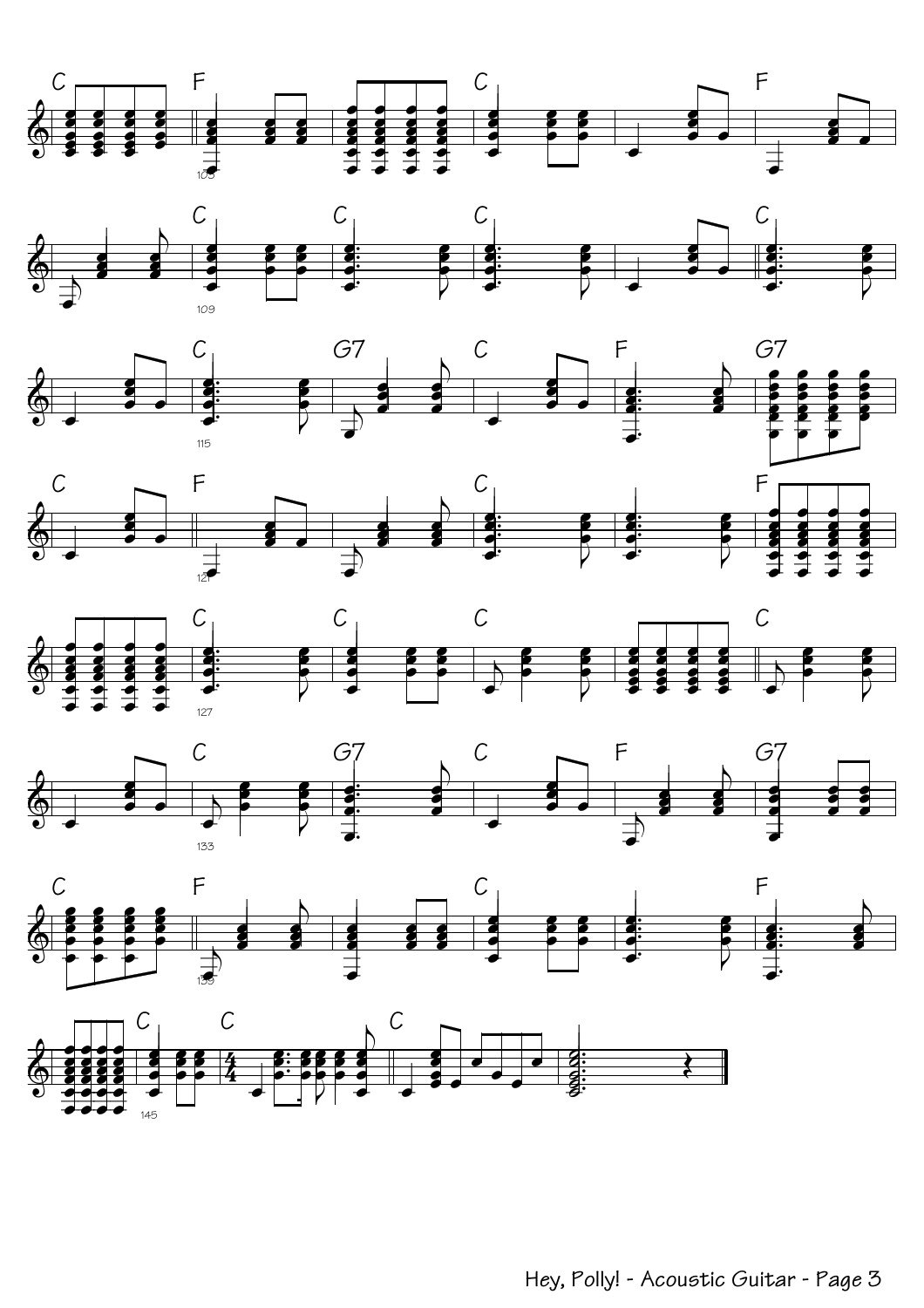## Hey, Polly! - Nylon String Guitar

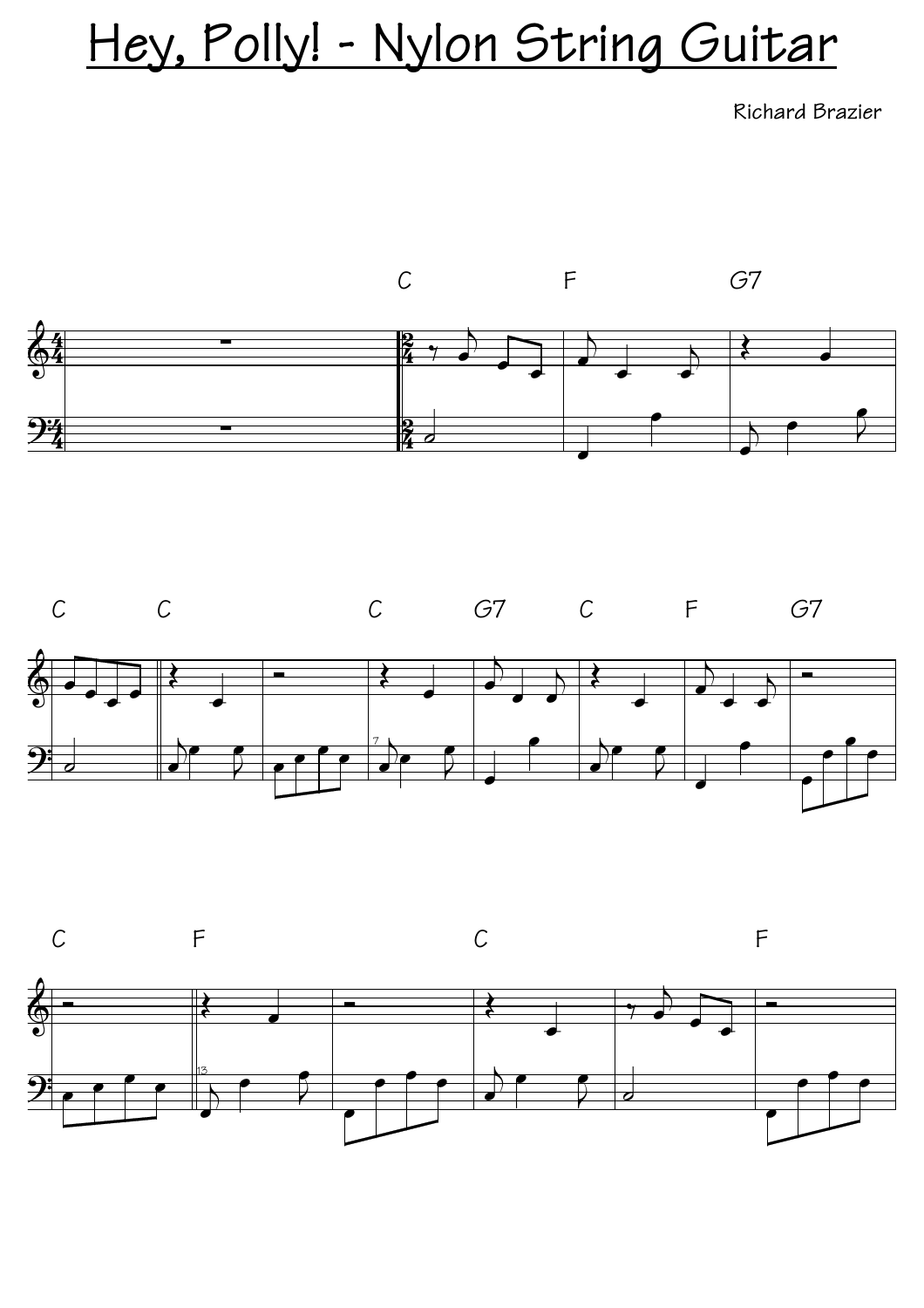







C C C C

Hey, Polly! - Nylon String Guitar - Page 2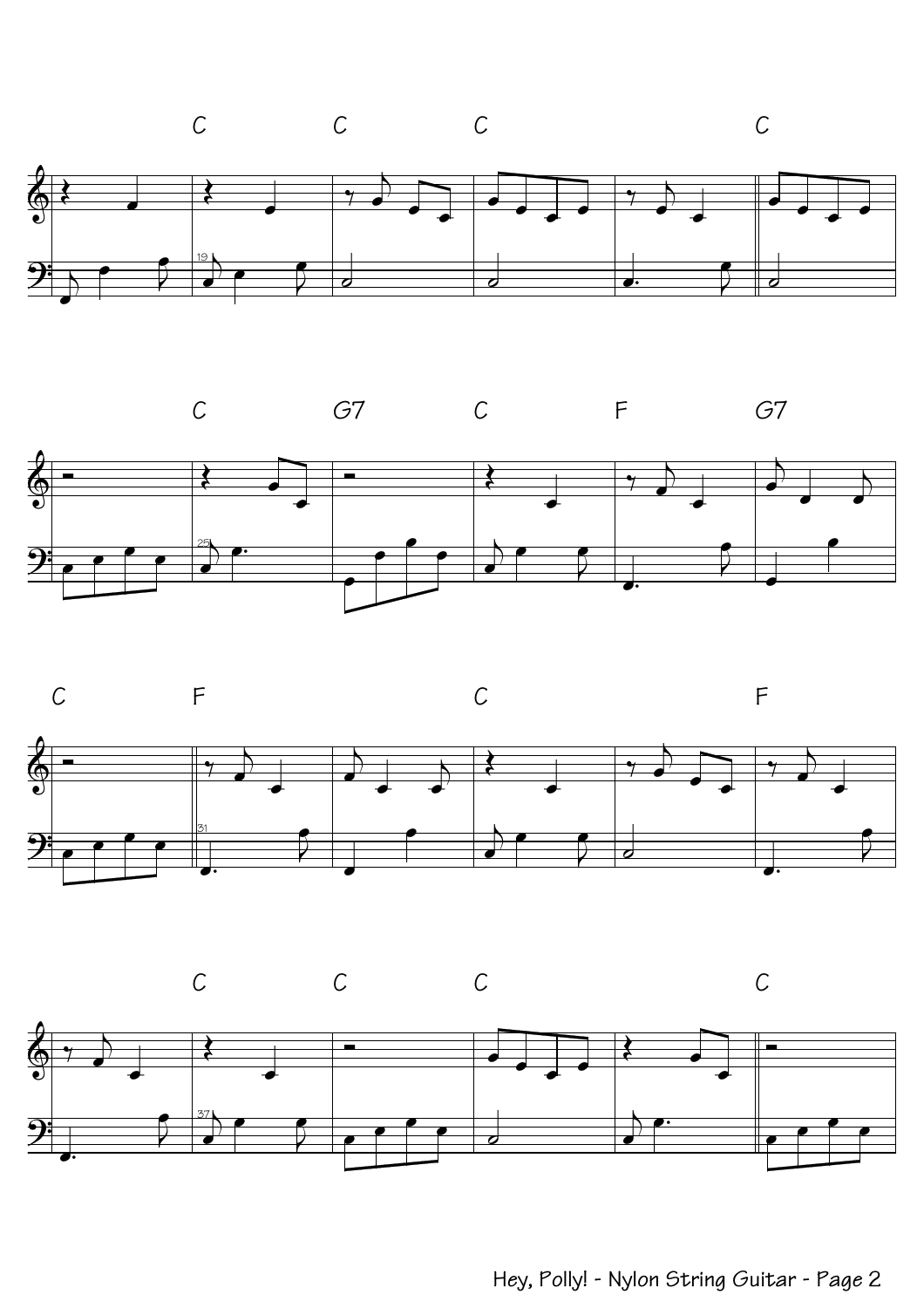







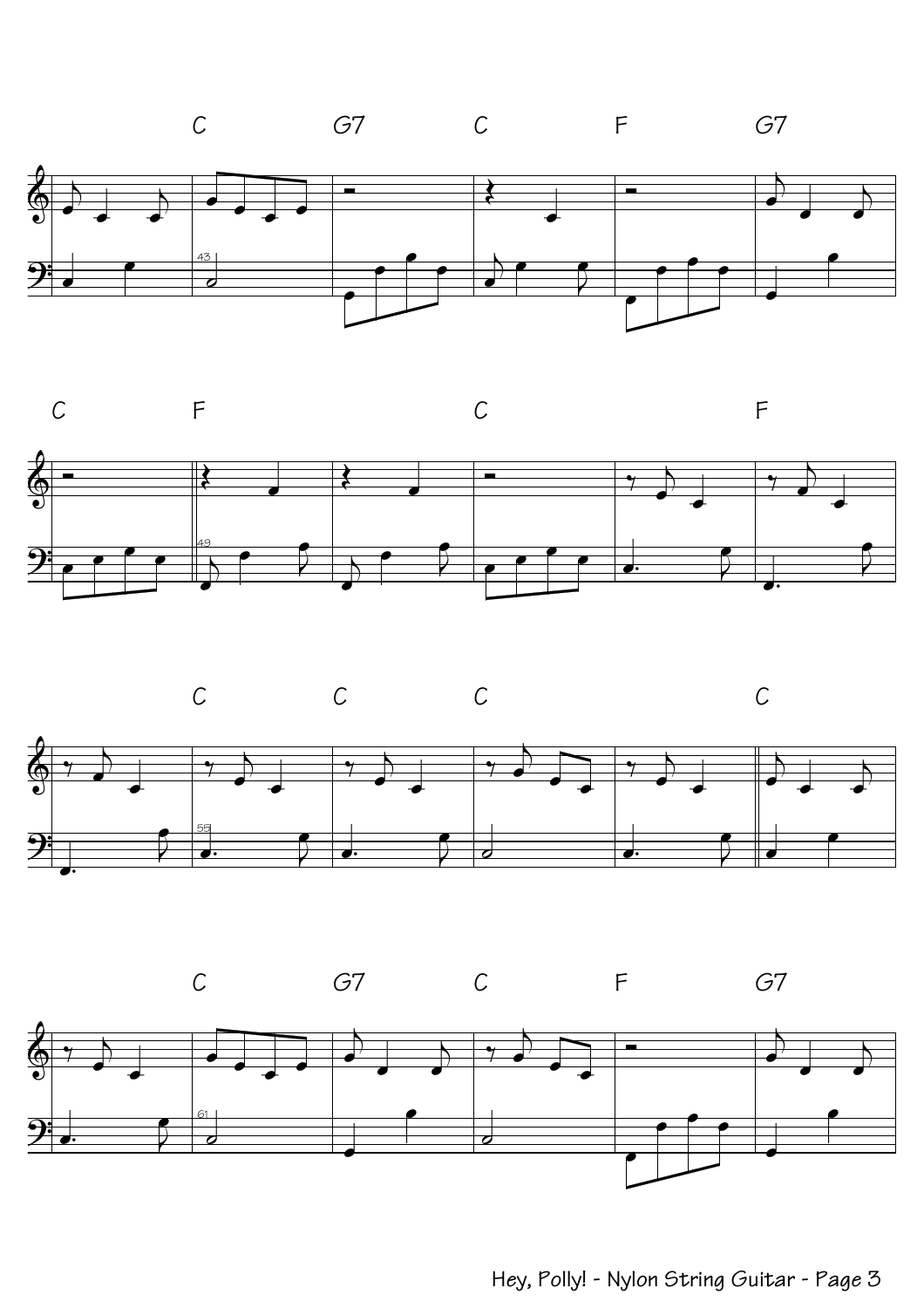









 $rac{1}{2}$ 



Hey, Polly! - Nylon String Guitar - Page 4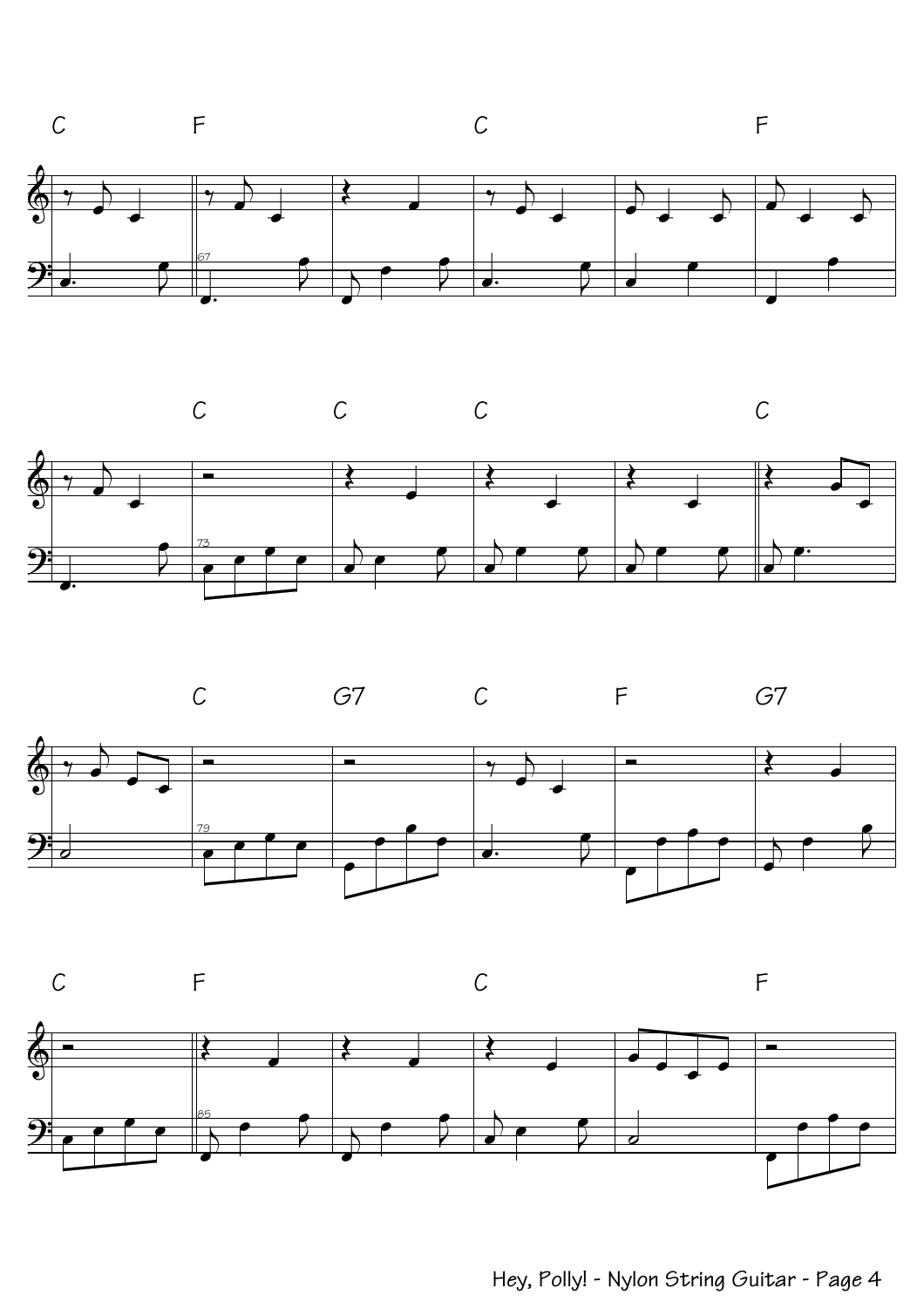







C C C C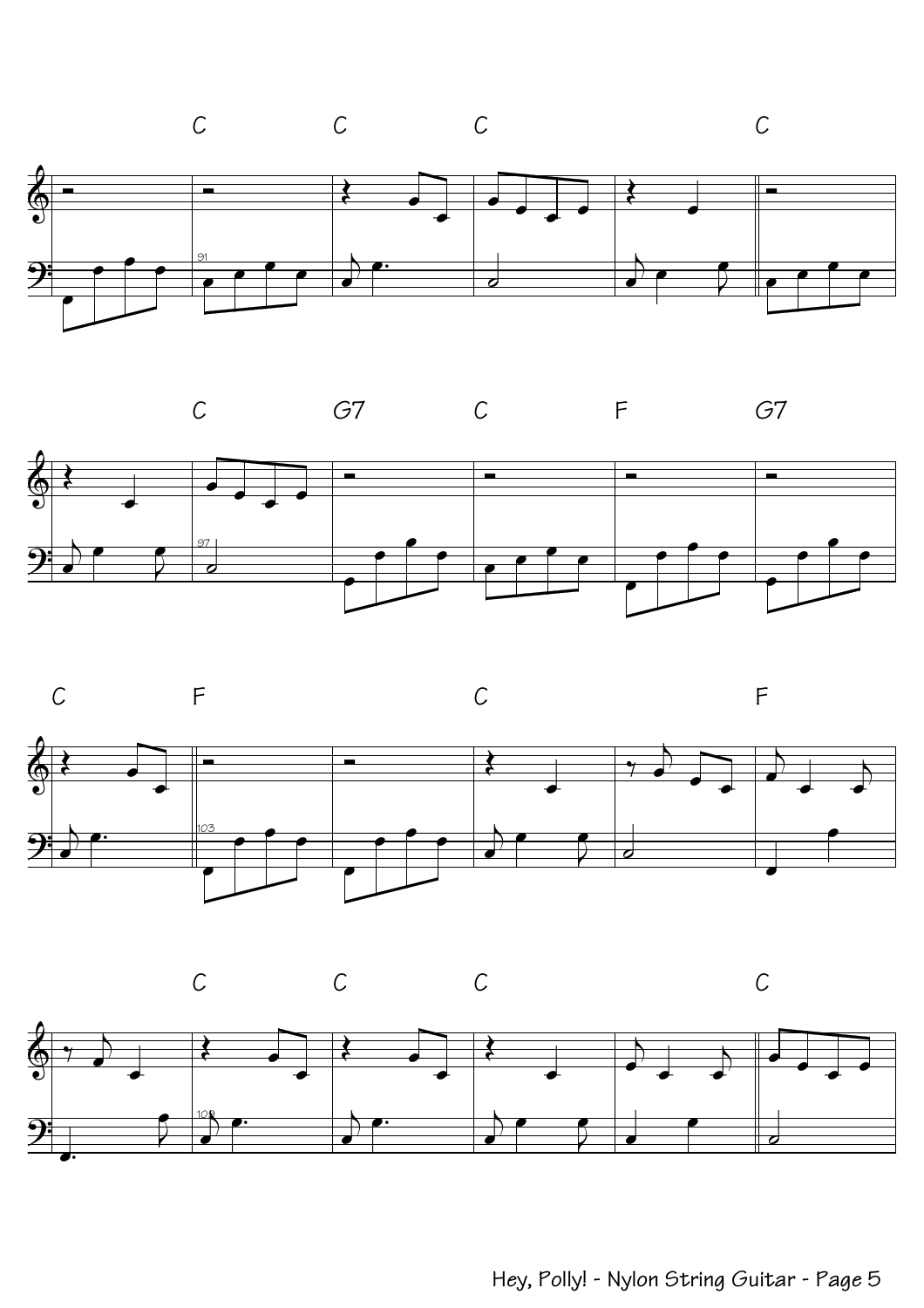

![](_page_24_Figure_1.jpeg)

![](_page_24_Figure_2.jpeg)

![](_page_24_Figure_3.jpeg)

![](_page_24_Figure_4.jpeg)

Hey, Polly! - Nylon String Guitar - Page 6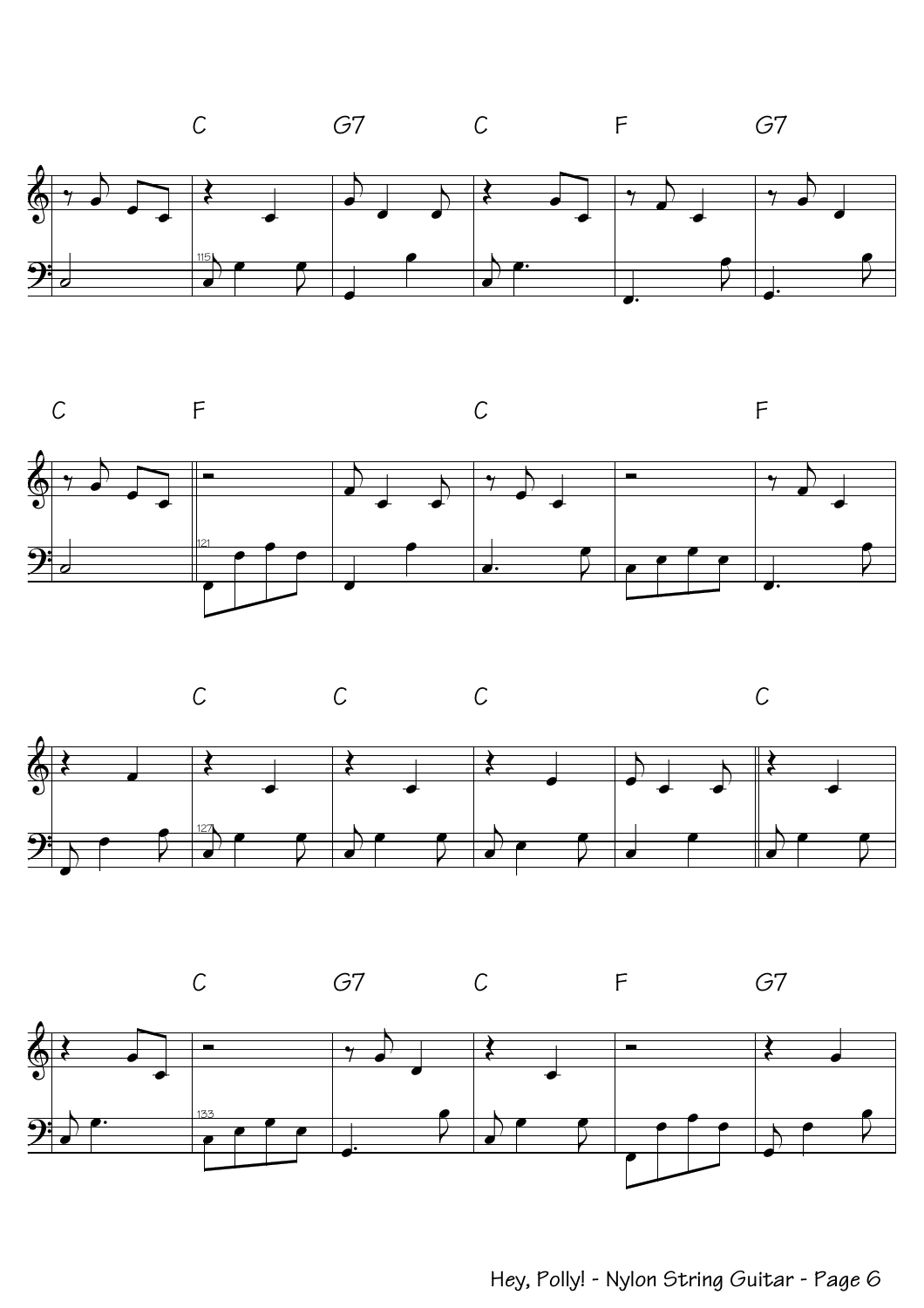![](_page_25_Figure_0.jpeg)

![](_page_25_Figure_1.jpeg)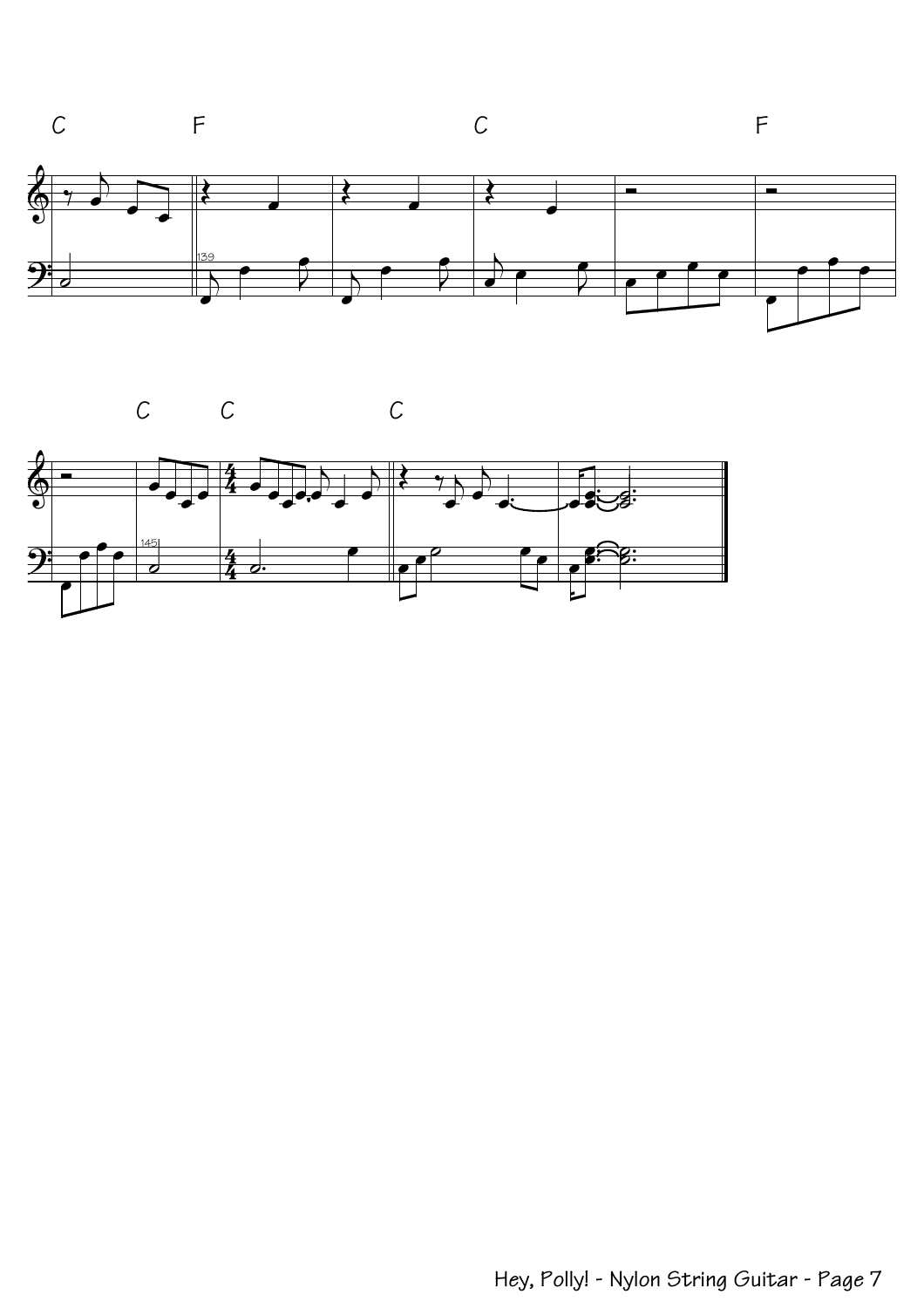# Hey, Polly! - Acoustic String Bass

![](_page_26_Figure_2.jpeg)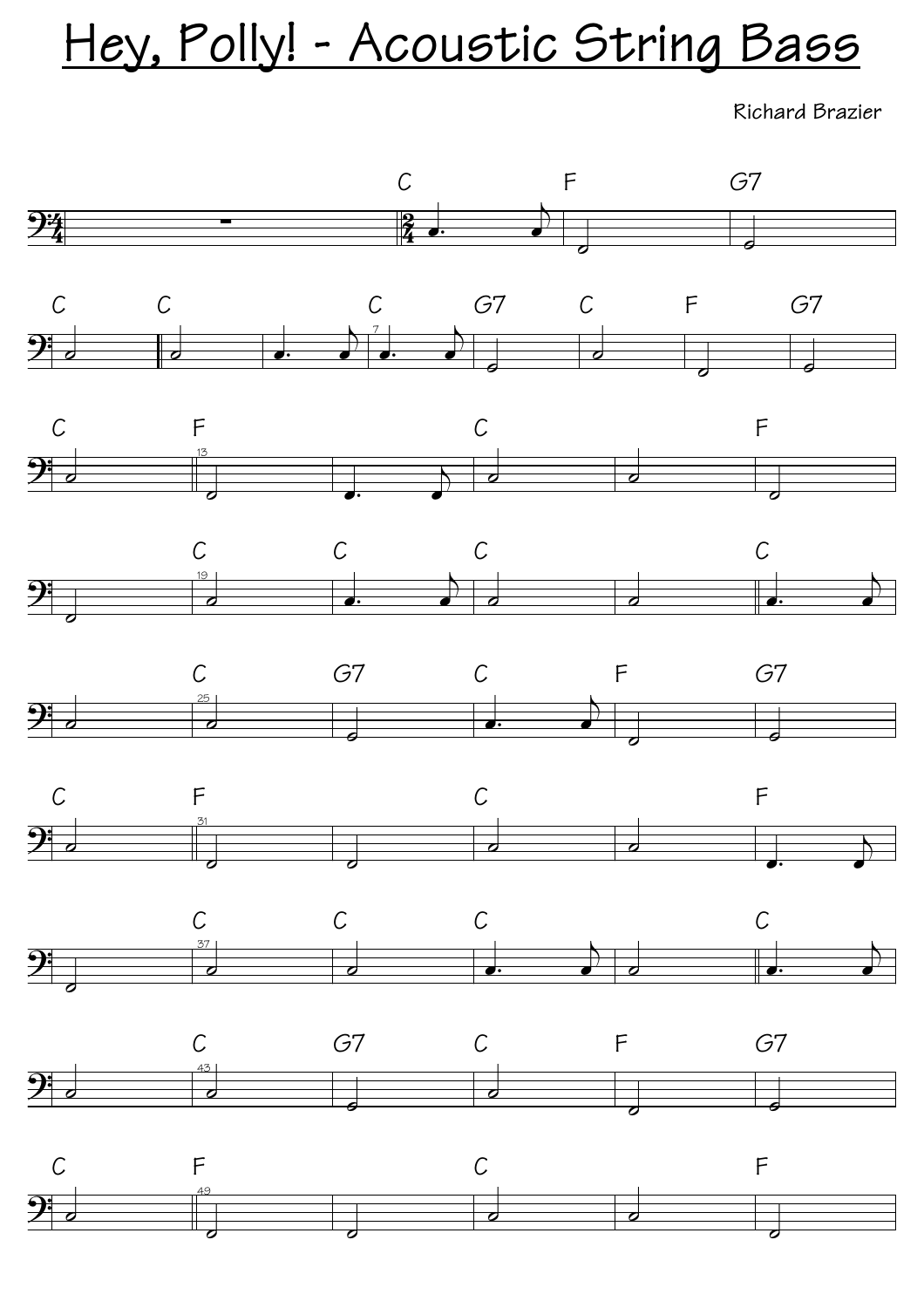![](_page_27_Figure_0.jpeg)

![](_page_27_Figure_1.jpeg)

![](_page_27_Figure_2.jpeg)

![](_page_27_Figure_3.jpeg)

![](_page_27_Figure_4.jpeg)

![](_page_27_Figure_5.jpeg)

![](_page_27_Figure_6.jpeg)

![](_page_27_Figure_7.jpeg)

![](_page_27_Figure_8.jpeg)

![](_page_27_Figure_9.jpeg)

Hey, Polly! - Acoustic String Bass - Page 2